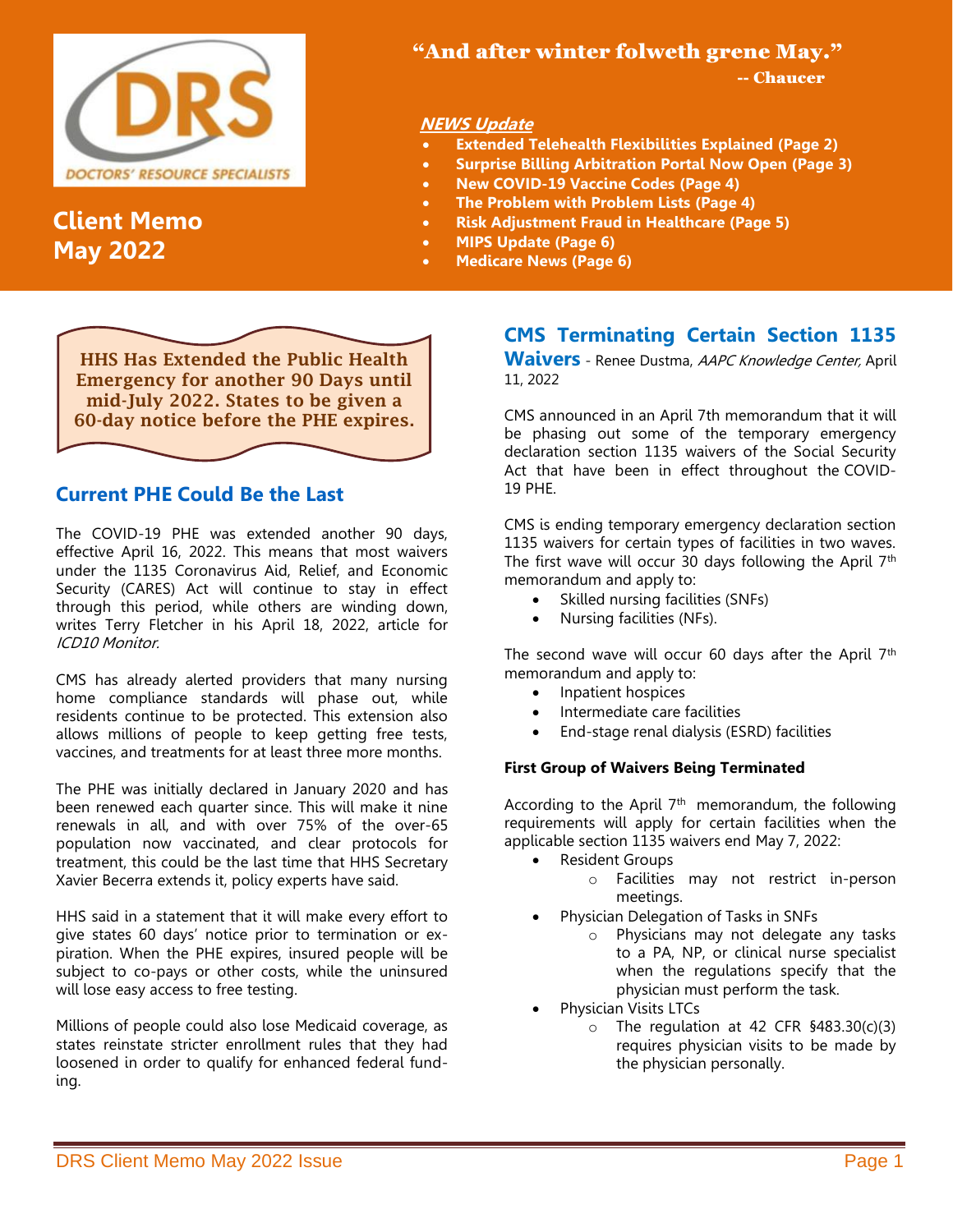- Physician Visits in SNFs/NFs
	- o Physicians and non-physician practitioners must perform in-person visits for nursing home residents.
- Quality Assurance and Performance Improvement (QAPI)
	- o LTCs must develop, implement, evaluate, and maintain an effective, comprehensive, data-driven QAPI program.
- Detailed Information Sharing for Discharge Planning for LTC Facilities
	- o LTCs must assist residents and their representatives in selecting a post-acute care provider using data such as standardized patient assessment data, quality measures, and resource use.
- Clinical Records
	- o When requested, LTCs must provide residents a copy of their medical records within **two** working days. While the waiver was in effect, facilities had 10 days to oblige such requests.

#### **Second Group of Waivers Being Terminated**

Listed below are a few of the requirements that will no longer be waived:

- Physical Environment for SNF/NFs
	- o When the waiver ends, so will the flexibilities that allowed for a non-SNF building to be temporarily certified and available for use by a SNF for COVID-19 positive residents; opening a NF as a temporary COVID-19 isolation and treatment location; and LTC facilities to be used to accommodate resident care in emergencies and situations needed to help with surge capacity.
- Outside Windows and Doors for Inpatient Hospice, ICF/IIDs and SFNs/NFs
	- o An outside window or outside door is required in every sleeping room.
- Life Safety Code for Inpatient Hospice, ICF/IIDs, and SNFs/NFs
	- o Specific LSC provisions, such as fire drills and temporary construction requirements will be reinstated.
- In-Service Training for LTC facilities
	- o SNFs and NFs require nursing assistants to receive at least 12 hours of in-service training annually.
	- o Nurse aides for SNF and NFs may not be employed longer than 4 months unless they have met the training and certification requirements.

# **Telehealth Flexibilities Extended**

Thomas B. Ferrante and Rachel B. Goodman, of Foley & Lardner LLP, explain these flexibilities in their March 17, 2022, article "Congress Extends Telehealth Flexibilities: 7 Things You Need to Know" for Foley's Health Care Law Today.

The 2022 Consolidated Appropriations Act was passed by the U.S. House and Senate on March 9th and 10th, 2022, and signed into law by the President on March 15, 2022.

The Act extends certain telehealth flexibilities for Medicare patients for 151 days after the official end of the federal public health emergency.

#### (Note: the PHE has been extended into mid-July 2022.)

Whether the PHE ends in April or at some later date, telehealth stakeholders will have a brief 5-month glide path for certain telehealth flexibilities instituted during the PHE. Legislation is essential because without Congressional action, CMS does not have the authority to allow most of the flexibilities to continue once the PHE ends.

Thus, the newly adopted law will prevent a "telehealth cliff" in Medicare when the PHE expires, while also enabling Congress to review further data from CMS and other sources regarding the use of telehealth to enact permanent policy changes.

Here are the key takeaways on how the new legislation will affect the telehealth industry:

#### **Medicare Pays for Telehealth Provided at Home**

Perhaps the biggest change provided by the Act is the new definition of "originating site" to mean "any site in the United States at which the eligible telehealth individual is located at the time the service is furnished…including the home of an individual."

Before the PHE, the statute restricted Medicare coverage to services delivered to patients located at hospitals and other provider facilities (i.e., not the patient's home).

The PHE flexibilities waived the originating site requirement for telehealth services, allowing providers to receive Medicare payment for delivering telehealth services to patients at home. The new law continues this flexibility for 151 days past the end of the PHE.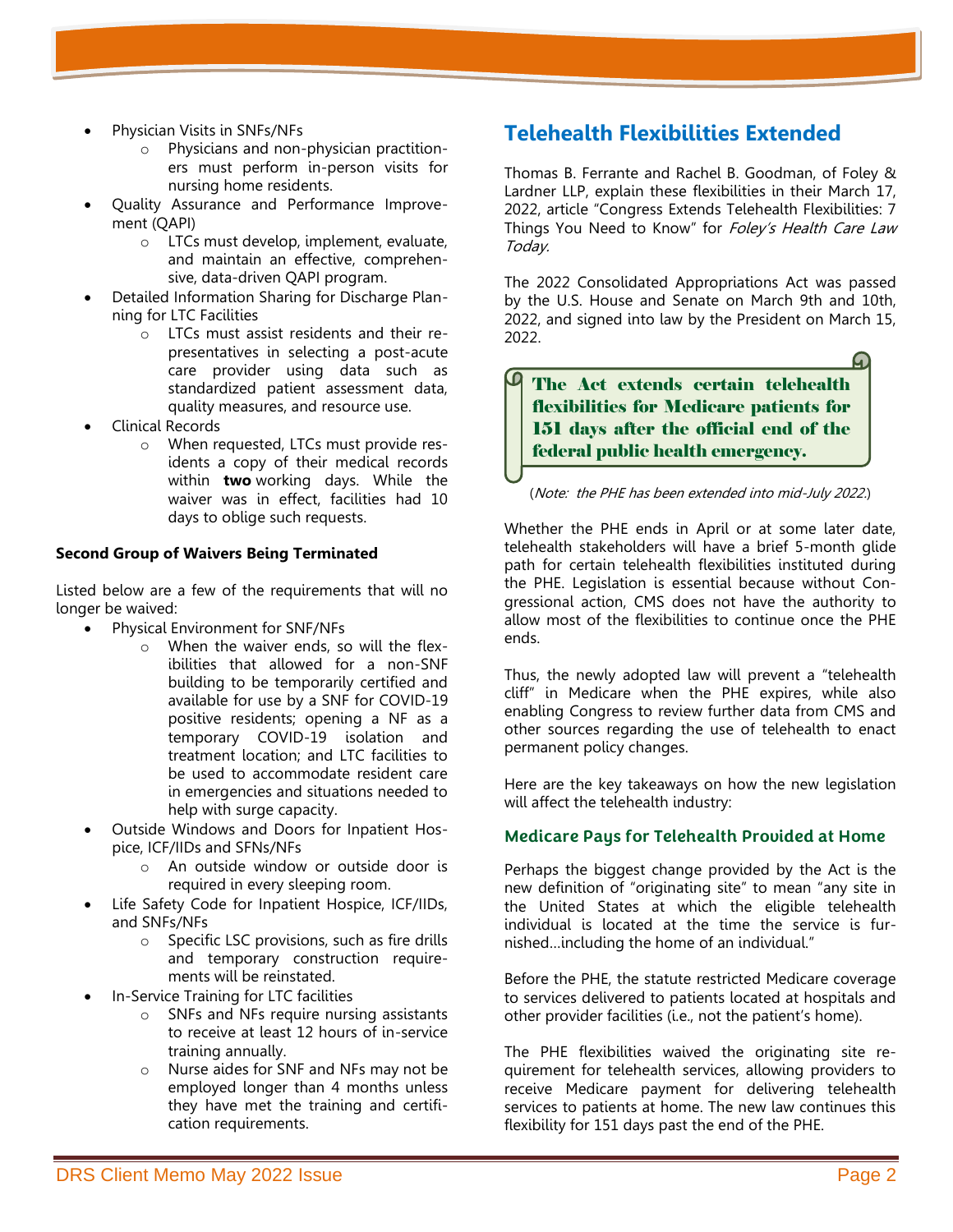#### **Expands List of Telehealth Practitioners**

Prior to COVID-19, only physicians, nurse practitioners, physician assistants, and other specified providers could deliver Medicare covered telehealth services. Under the new law, the list of telehealth practitioners will continue to be expanded to include qualified occupational therapists, physical therapists, speech language pathologists, and audiologists for 151 days past the end of the PHE.

#### **Payment for Audio-Only Telehealth Continues**

Currently, Medicare covers audio-only telehealth under temporary waivers that will expire when the PHE ends. In the new legislation, Medicare coverage of audio-only telehealth services remains for 151 days after the PHE ends.

Without this extension, *once the PHE concludes, the emergency waiver authority ends, and so would have audio-only telehealth.*

#### **In-Person Requirement for Mental Health Services via Telehealth Delayed**

In December 2020, Congress imposed new conditions on telemental health coverage under Medicare, creating an in-person exam requirement alongside coverage of telemental health services at a patient's home that was intended to go into effect when the PHE ends. The law included a requirement for an in-person visit within six months of the first telehealth service and subsequent inperson visits every 12 months thereafter.

Now, this in-person requirement for mental health services furnished through telehealth is delayed until the 152nd day after the PHE sunsets.

#### **Extension for FQHCs and RHCs**

Prior to the pandemic, federally qualified health centers (FQHCs) and rural health clinics (RHCs) were limited to serving as an originating site (the location of the patient) for telehealth services. The proposed legislation would extend flexibilities put into place by the CARES Act, allowing FQHCs and RHCs to serve as distant sites (the location of the practitioner) for an additional 151 days after the expiration of the PHE.

#### **Extension of First Dollar Coverage for Telehealth under HDHP/HSA Plans**

During the COVID-19 PHE, Congress issued temporary relief for telehealth and High Deductible Health Plans and Health Savings Accounts, allowing coverage for telehealth services without plan members incurring costs

even before plan members' deductibles are met (i.e., first-dollar coverage).

This relief initially expired on December 31, 2021. *Now, under the new law, this flexibility is reinstated for the period of March 31, 2022, through December 31, 2022*.

#### **Study COVID-19 Related Telehealth Changes under Medicare & Medicaid**

The new Act directs MedPAC, the Medicare Payment Advisory Commission, to conduct a study on the expansion of telehealth services and to analyze:

- (i) the utilization of telehealth;
- (ii) Medicare program expenditures on telehealth services;
- (iii) Medicare payment policies for telehealth services and alternate approaches to such payment policies;
- (iv) implications of expanded Medicare coverage of telehealth services on beneficiary access to care and the quality of care; and
- (v) other areas determined by MedPAC.

While the flexibilities contained in the Consolidated Appropriations Act of 2022 should help the industry avoid a "telehealth cliff," like other flexibilities, they are temporary. Thus, telehealth stakeholders must continue to wait for more permanent changes to open access and reimbursement for providing telehealth services to Medicare beneficiaries.

### **Surprise Billing Arbitration Portal Open**

The online portal for resolving payment disputes between payers and providers for certain out-of-network charges is now open, CMS announced April 18th .

The [portal](https://nsa-idr.cms.gov/paymentdisputes/s/) initiates what's known as the federal independent dispute resolution process, a key part of the No Surprises Act that outlaws balance bills in most cases. As a last resort, it allows payers and providers to resolve payment disputes using an arbitration style similar to the model adopted by Major League Baseball in salary negotiations, writes Samantha Liss in her Healthcare Dive April 29, 2022, article.

Providers have taken issue with the arbitration process outlined in an interim rule, which has resulted in numerous [lawsuits](https://www.healthcaredive.com/news/hospitals-sue-over-surprise-billing-ban-why/617543/) from various provider groups, including the AHA and the AMA.

The interim final rule instructed third-party arbiters to start with the presumption that the qualifying payment amount, or median in-network rate, is the appropriate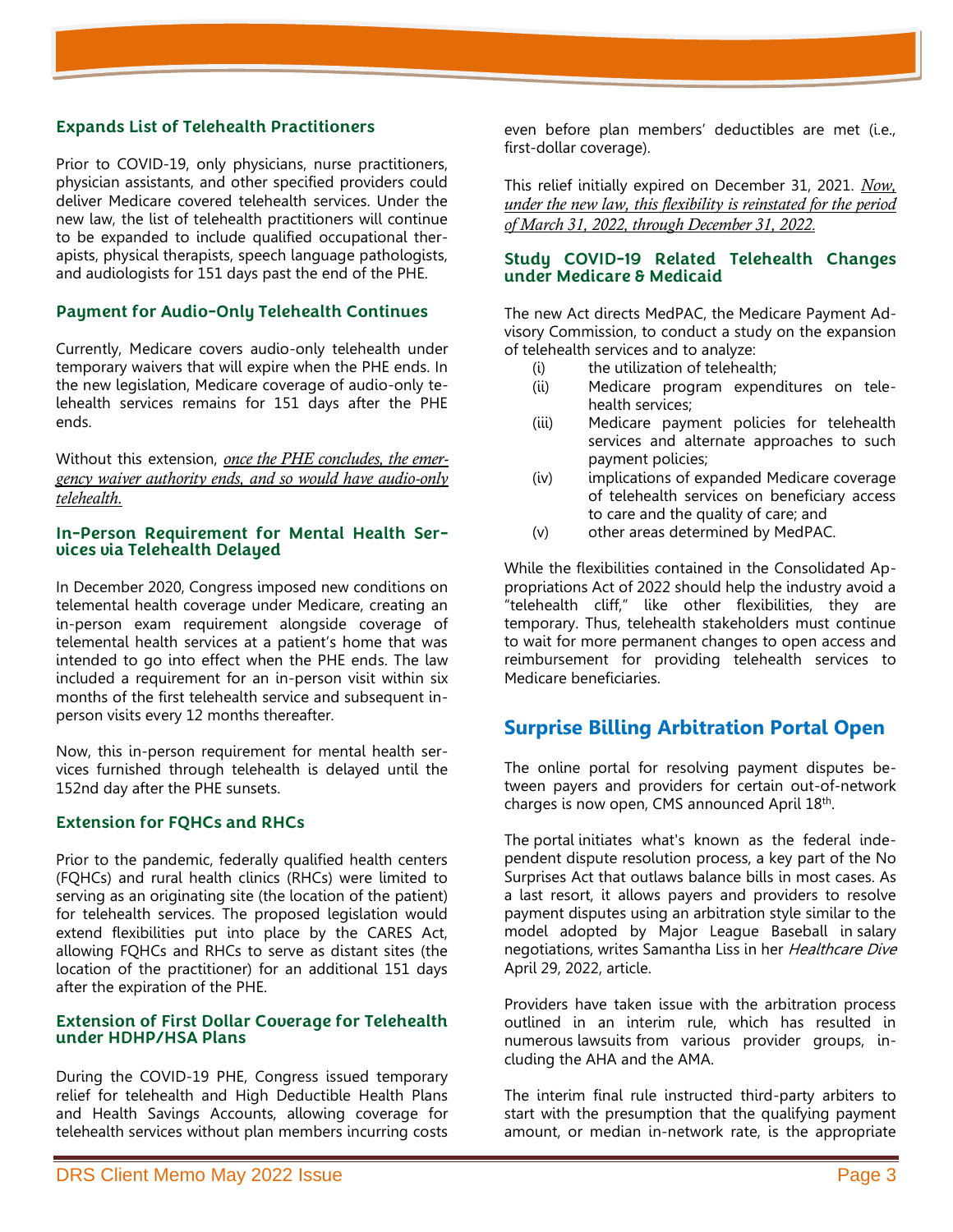payment amount for providers when disputes between payers and providers arise.

A federal judge sided with providers in their lawsuit and struck down this piece of the rule, noting that the law as written by Congress, unlike the rule, did not "weigh any one factor ... more heavily than the others."

That ruling forced regulators to pull back guidance for arbiters online and delayed the opening of the portal.

The revised guidance online does not instruct arbiters to begin with the presumption that the qualifying payment amount is the correct amount. However, it does outline what arbiters must consider in choosing an offer amount from either the payer or providers. The arbiter must consider the qualifying payment amount and additional credible information, according to the guidance.

### **New COVID-19 Vaccine Codes**

The March 2022 issue of CPT® Assistant Special Edition introduces and provides guidance on the appropriate use of the new Moderna booster dose–specific COVID-19 vaccine product code 91309 and its associated vaccine administration code 0094A.

Effective March 29, 2022. when administering the new Moderna booster (vaccine CPT code 91309), the new administration code is:

#00094A Immunization administration by intramuscular injection of severe acute respiratory syndrome coronavirus 2 (SARS-CoV-2) (coronavirus disease [COVID-19]) vaccine, mRNA-LNP, spike protein, preservative free, 50 mcg/0.5 mL dosage, booster dose

> $\blacktriangleright$  (Report 0094A for the administration of vaccine 91309)<

Please note that using administration code 0013A is only for the 3<sup>rd</sup> dose of the Moderna vaccine (cpt code 91301).

| <b>Vaccine</b><br>Code | <b>Administration</b><br>Code | <b>Name</b> | <b>NDC Code</b> |
|------------------------|-------------------------------|-------------|-----------------|
| 91301                  | $0013A$ 3 <sup>rd</sup> dose  | Moderna     | 80777-0273-10   |
| 91309                  | 0094A Booster                 | Moderna     | 80777-0275-05   |
| 91307                  | $0073A$ 3 <sup>rd</sup> dose  | Pfizer      | 59267-1055-01   |
| 91307                  | 0074A Booster                 | Pfizer      | 59267-1055-01   |
| 91310                  | 0104A Booster                 | Sanofi Past | 49281-0618-20   |

The April 2022 issue announced new CPT codes that will be effective upon receiving Emergency Use Authorization or approval from the FDA.

Code 0074A is the new vaccine booster dose administration code to be reported with Pfizer's already established vaccine product code 91307 for patients aged 5 through 11 years of age.

> #00074A Immunization administration by intramuscular injection of severe acute respiratory syndrome coronavirus 2 (SARS-CoV-2) (coronavirus disease [COVID-19]) vaccine, mRNA-LNP, spike protein, preservative free, 10 mcg/0.2 mL dosage, diluent reconstituted, trissucrose formulation; booster dose

The new Sanofi Pasteur vaccine product booster dose code 91310 is associated with vaccine administration code 0104A.

> #00104A Immunization administration by intramuscular injection of severe acute respiratory syndrome coronavirus 2 (SARS-CoV-2) (coronavirus disease [COVID-19]) vaccine, monovalent, preservative free, 5 mcg/0.5 mL dosage, adjuvant AS03 emulsion; booster dose

> > $\blacktriangleright$  (Report 0104A for the administration of vaccine 91310)<

The full list of all COVID-19 vaccine and administration codes, along with NDC numbers, can be viewed at: <https://www.ama-assn.org/find-covid-19-vaccine-codes>

# **[The Problem with Problem Lists](https://icd10monitor.com/the-problem-with-problem-lists/)**

Problem lists are a problem because often they are not updated, states Rose T. Dunn in her April 18, 2022, article for *ICD10 Monitor*.

Over the last year, we have heard much about Medicare Advantage health plans being investigated or fined by the government for false claims. The government has focused on the reporting of unsupported chronic conditions and the reporting of acute conditions, such as acute stroke, that really should have been coded as "history of."

The reader needs to keep in mind that MA payers are paid more by CMS for reported conditions.

First, just because a condition appears on the problem list doesn't mean that the provider addressed it during the encounter.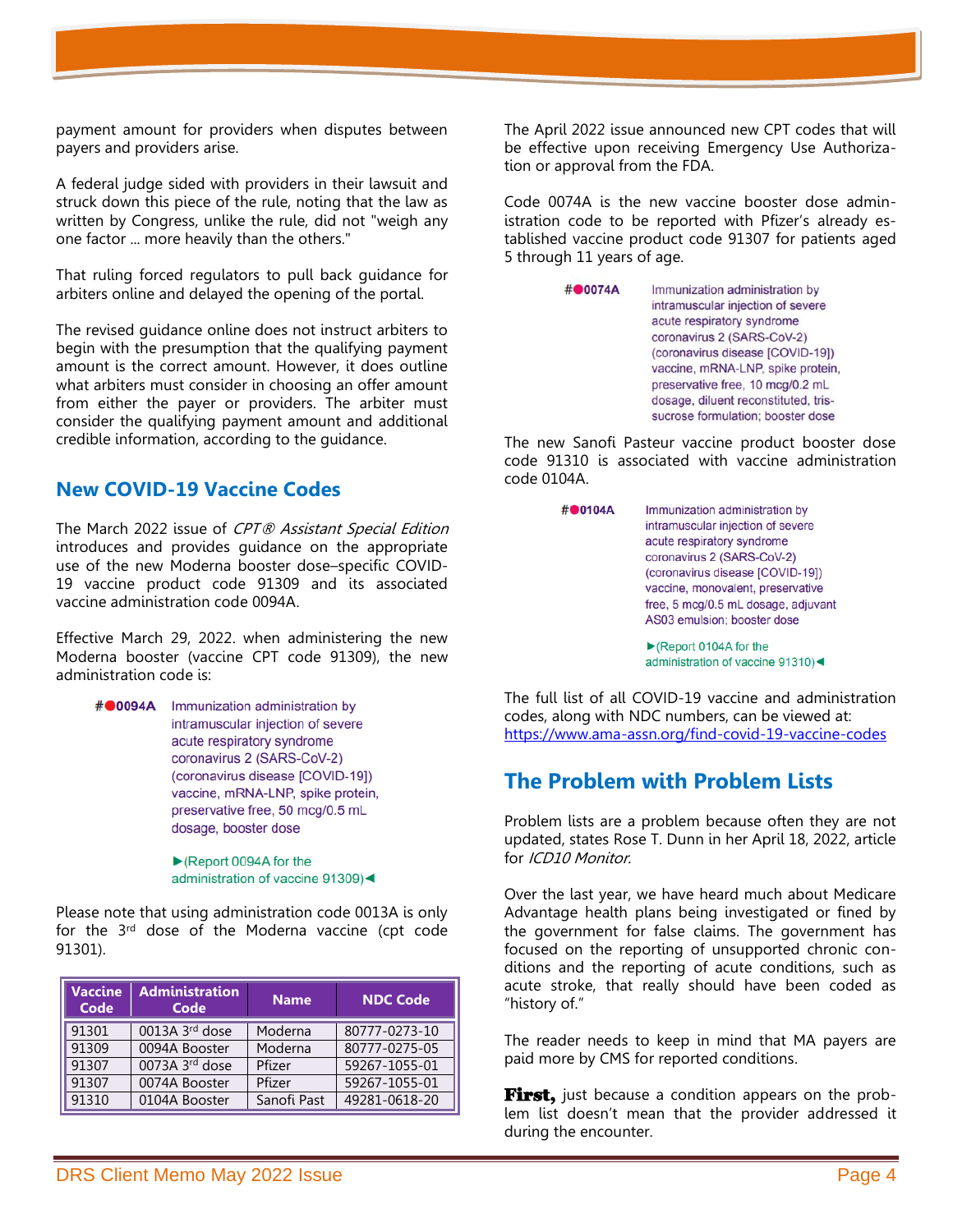We all know that problem lists are a problem in themselves, because **often they are not updated, and some conditions listed on the problem list have long ago been resolved and are no longer active.**

Second, every encounter's documentation must stand on its own. We should expect that the encounter's documentation supports MEAT – **M for monitoring, E for evaluating, A for assessing, and T for treatment** – for *any condition that is reported on the claim*. If the MEAT documentation is not there for each of the conditions, then only those conditions that are recorded and supported by the provider's documentation should be coded.



Only those conditions that are recorded and supported by the provider's documentation should be coded.

The U.S. Department of Health and Human Services Office of the Inspector General (OIG) lists in its top 25 recommendations to reduce healthcare fraud its intention to provide targeted oversight of Medicare Advantage organizations.

To stay out of the OIG crossfire, coding professsionals need to uphold the integrity of each claim by ensuring claims are supported by the documentation that occurred at the time of the patient's visit  $-$  and they just need to say "no" when they are being pressured to do something that is not compliant. (Rose T. Dunn, MBA, RHIA, CPA, FACHE, FHFMA, CHP is an AHIMA-approved ICD-10-CM/PCS Trainer)

# **Risk Adjustment Fraud in Healthcare**

The law firm of Constantine Cannon offers insights into risk adjustment fraud and how to avoid it. Risk adjustment fraud occurs when insurers who contract with the government to provide coverage for beneficiaries, and others working with those insurers, seek to game the healthcare system by inflating the risk profile of patients, because inflated risk profiles mean more money for the insurers and others.

CMS recognizes that beneficiaries with particular conditions are more expensive to treat than healthy beneficiaries. Accordingly, CMS makes additional "risk adjustment" payments for beneficiaries treated for certain costly diseases, reducing incentives for plans to avoid enrolling sicker beneficiaries.

These risk adjustment payments are calculated based on members' diagnoses. Medicare and Medicaid are vulnerable to a variety of fraudulent practices aimed at improperly inflating members' diagnostic data, and thus inappropriately increasing risk adjustment payments.

Both MA plans and providers face FCA liability for fraudulent risk adjustment practices. MA plans are responsible for the content of all risk adjustment data they submit to CMS, whether those codes were identified by providers or by the MA plan itself during a retrospective review of patient medical charts.

[Providers](https://constantinecannon.com/practice/whistleblower/whistleblower-types/healthcare-fraud/provider-fraud/) may be held liable for causing false risk adjustment submissions, particularly where the provider shares in the fraudulently obtained payments.

**Upcoding** is one of the recurring examples of fraudulent risk adjustment healthcare practices listed on the Constantine Cannon webpage.

Upcoding as risk adjustment fraud includes:

- Making it up, i.e., submitting claims for payment when the patient does not have, or was not treated for the condition.
- Exaggerating the severity of the patient's condition by submitting codes that risk adjust at a higher rate: for example, substituting major depression for a depressive episode, or malnutrition for weight loss.
- Claiming current treatment of a condition rather than *past history of treatment*.
- Submitting claims based on improper provider or service type (e.g., laboratory or radiology) in violation of CMS's requirement that diagnoses codes must be supported by a record that reflects a face-to-face encounter with an eligible provider type.
- Inferring diagnoses from unacceptable medical record documentation without evidence the condition required or affected the patient's care, treatment, or management on the visit in question, including coding from problem lists, patient history, or prescription drugs**.**
- Improperly linking complications or conditions without sufficient evidence the complications or additional conditions stem from the underlying diagnosis where doing so results in a higher reimbursement: for example, coding diabetes with complication where the medical record does not support linked conditions.

#### The potential for risk adjustment fraud goes beyond Medicare.